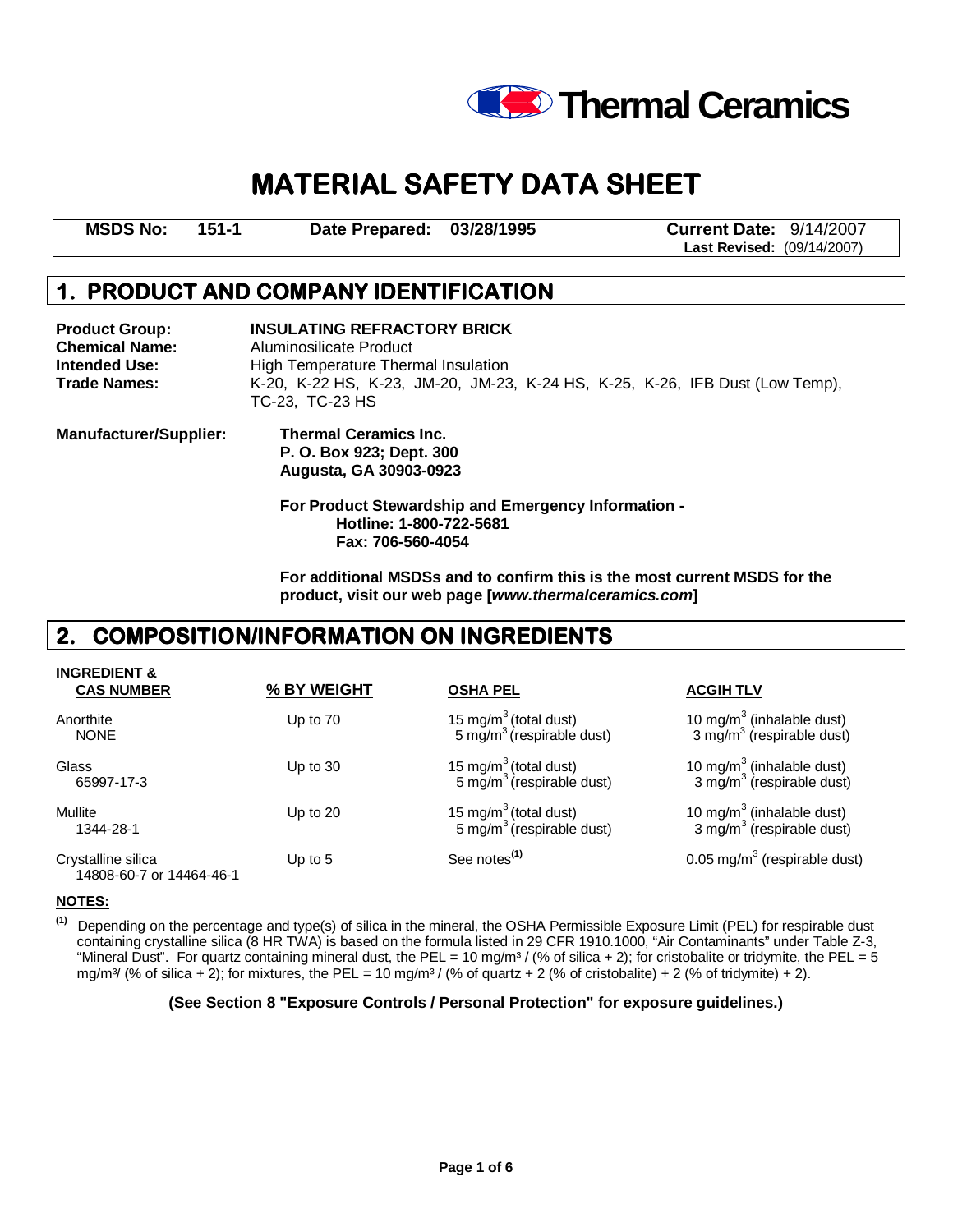# 3. HAZARDS IDENTIFICATION

# **EMERGENCY OVERVIEW**

# **WARNING!**

 Respirable dust from these products may contain crystalline silica, which is known to cause respiratory disease. (See Section 11 for more information)

### **POSSIBLE HEALTH EFFECTS**

| <b>Target Organs:</b>       | Eyes, skin, nose and/or throat                                                                                                                                         |
|-----------------------------|------------------------------------------------------------------------------------------------------------------------------------------------------------------------|
| <b>Primary Entry Route:</b> | Inhalation                                                                                                                                                             |
| <b>Acute effects:</b>       | May cause temporary, mild mechanical irritation to the eyes, skin, nose and/or throat. Pre-<br>existing skin and respiratory conditions may be aggravated by exposure. |
| <b>Chronic effects:</b>     | Prolonged/repeated inhalation of respirable crystalline silica may cause delayed lung injury<br>(e.g.: silicosis, lung cancer).                                        |

### **HAZARD CLASSIFICATION**

Dust samples from these products have not been tested for their specific toxicity, but may contain more than 0.1% crystalline silica, for which the following apply:

The **International Agency for Research on Cancer (IARC)** has classified crystalline silica inhaled in the form of quartz or cristobalite from occupational sources as carcinogenic to humans (Group 1).

The Ninth Annual Report on Carcinogens (2000), prepared by the **National Toxicology Program (NTP),** classified silica, crystalline (respirable size), as a substance known to be a human carcinogen.

The **American Conference of Governmental Industrial Hygienists (ACGIH)** has classified crystalline silica (quartz) as "A2-Suspected Human Carcinogen."

The **State of California,** pursuant to Proposition 65, The Safe Drinking Water and Toxic Enforcement Act of 1986, has listed "silica, crystalline (airborne particles of respirable size)" as a chemical known to the State of California to cause cancer.

The **Canadian Workplace Hazardous Materials Information System (WHMIS) –** Crystalline silica [quartz and cristobalite] is classified as Class D2A - Materials Causing Other Toxic Effects.

#### The **Hazardous Materials Identification System (HMIS) –**

Health: 0\* Flammability: 0 Reactivity: 0 Personal Protection Index: X (Employer determined) (\* denotes potential for chronic effects)

# 4. FIRST AID MEASURES

### **EYE IRRITATION:**

Flush with large amounts of water for at least 15 minutes. Do not rub eyes.

### **SKIN IRRITATION:**

Wash affected area gently with soap and water. Skin cream or lotion after washing may be helpful.

### **INGESTION:**

Unlikely route of exposure.

#### **INHALATION:**

Remove affected person to dust free location. See Section 8 for additional measures to reduce or eliminate exposure.

**- If symptoms persist, seek medical attention. -**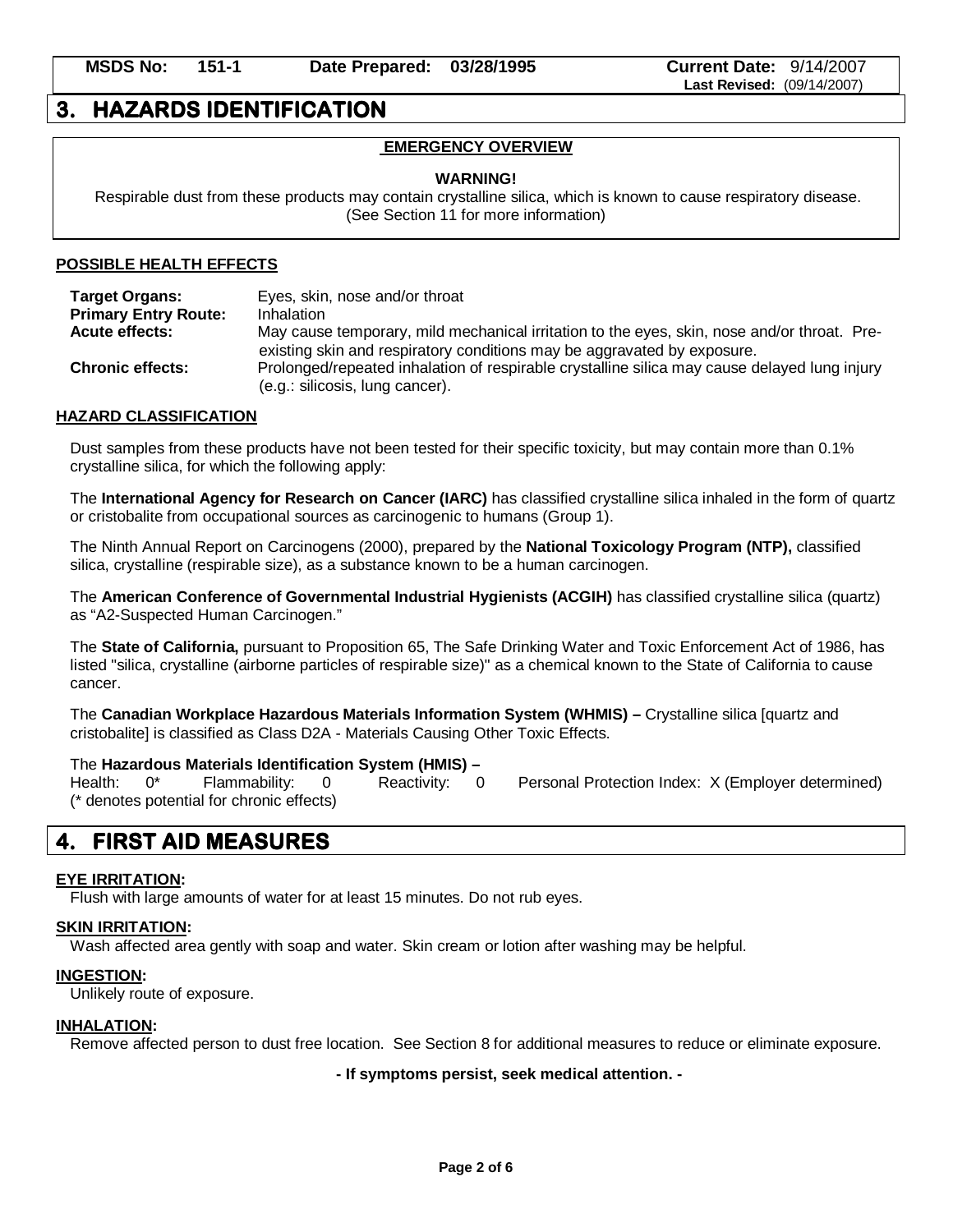# 6. ACCIDENTAL RELEASE MEASURES MEASURES

#### **SPILL/LEAK PROCEDURES:**

Avoid creating airborne dust. Follow routine housekeeping procedures. Vacuum only with HEPA filtered equipment. If sweeping is necessary, use a dust suppressant and place material in closed containers. Do not use compressed air for clean-up. Personnel should wear gloves, goggles and approved respirator.

# 7. HANDLING AND STORAGE

#### **HANDLING**

Limit the use of power tools unless in conjunction with local exhaust. Use hand tools whenever possible. Frequently clean the work area with HEPA filtered vacuum or wet sweeping to minimize the accumulation of debris. Do not use compressed air for clean-up.

#### **STORAGE**

Store in original factory container in a dry area. Keep container closed when not in use.

#### **EMPTY CONTAINERS**

Product packaging may contain residue. Do not reuse.

# 8. EXPOSURE CONTROLS/PERSONAL PROTECTION

#### **ENGINEERING CONTROLS**

Use engineering controls, such as ventilation and dust collection devices, to reduce airborne particulate concentrations to the lowest attainable level.

#### **RESPIRATORY PROTECTION**

When it is not possible or feasible to reduce airborne crystalline silica or particulate levels below the PEL through engineering controls, or until they are installed, employees are encouraged to use good work practices together with respiratory protection. Before providing respirators to employees (especially negative pressure type), employers should **1)** monitor for airborne crystalline silica and/or dust concentrations using appropriate NIOSH analytical methods and select respiratory protection based upon the results of that monitoring , **2)** have the workers evaluated by a physician to determine the workers' ability to wear respirators, and **3)** implement respiratory protection training programs. Use NIOSH-certified particulate respirators (42 CFR 84), in compliance with OSHA Respiratory Protection Standard 29 CFR 1910.134 and 29 CFR 1926.103, for the particular hazard or airborne concentrations to be encountered in the work environment. For the most current information on respirator selection, contact your supplier.

#### **PROTECTIVE CLOTHING**

Wear full body clothing, gloves, hat, and eye protection as necessary to prevent skin irritation. Washable or disposable clothing may be used. If possible, do not take unwashed work clothing home. If soiled work clothing must be taken home, employers should ensure employees are trained on the best practices to minimize or avoid non-work dust exposure (e.g., vacuum clothes before leaving the work area, wash work clothing separately, rinse washer before washing other household clothes, etc.).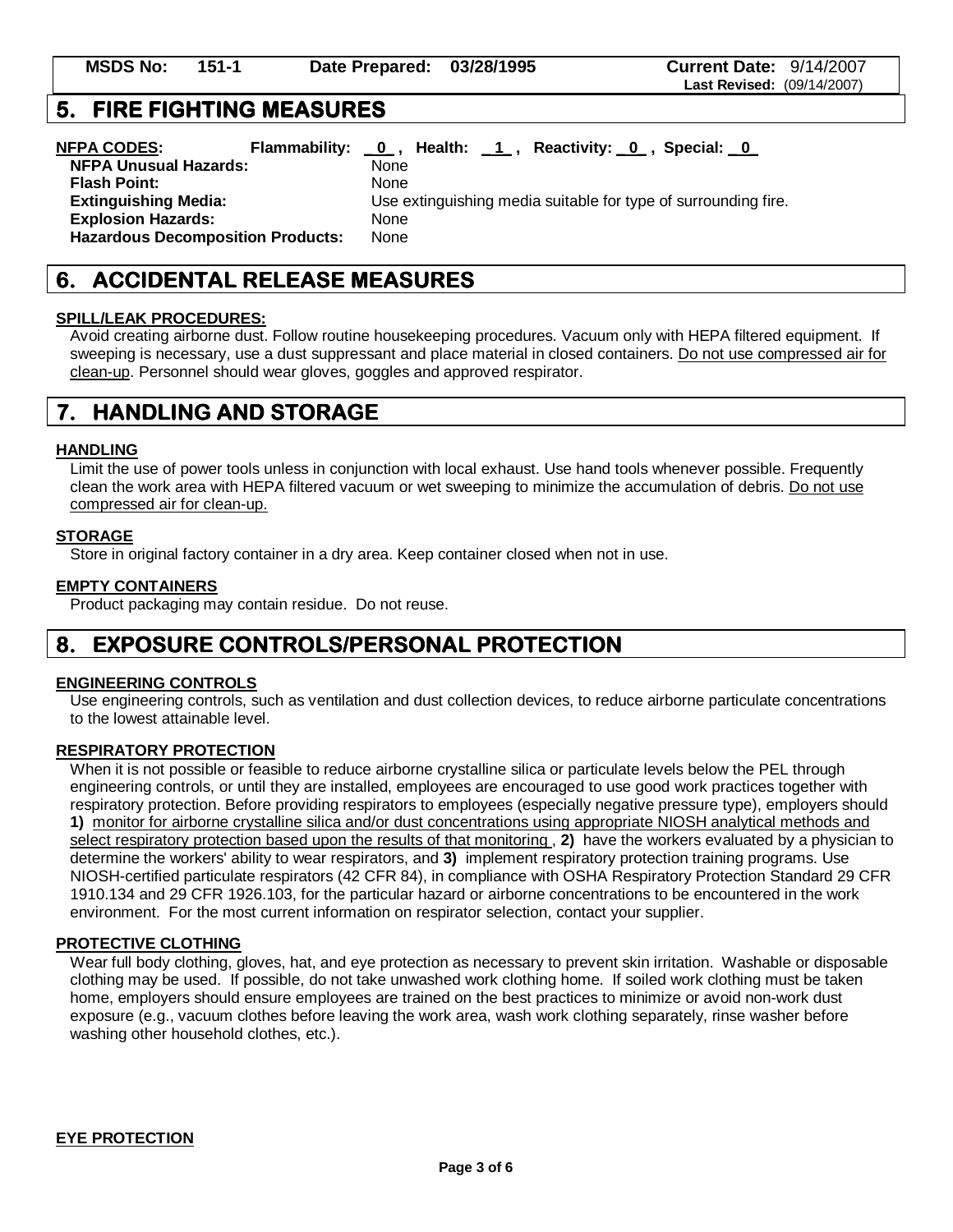| <b>MSDS No:</b> | - 151-1 | Date Prepared: 03/28/1995 | <b>Current Date: 9/14/2007</b>    |
|-----------------|---------|---------------------------|-----------------------------------|
|                 |         |                           | <b>Last Revised: (09/14/2007)</b> |

Wear safety glasses with side shields or other forms of eye protection in compliance with appropriate OSHA standards to prevent eye irritation. The use of contact lenses is not recommended, unless used in conjunction with appropriate eye protection. Do not touch eyes with soiled body parts or materials. If possible, have eye-washing facilities readily available where eye irritation can occur.

# 9. PHYSICAL AND CHEMICAL PROPERTIES

**ODOR AND APPEARANCE:** Solid brick or block **CHEMICAL FAMILY:** Insulating refractory brick **BOILING POINT:** Not applicable **WATER SOLUBILITY (%):** Not soluble in water **MELTING POINT:** 2750°F to 2800°F **SPECIFIC GRAVITY:** Not applicable **VAPOR PRESSURE:** Not applicable **pH:** Not applicable **VAPOR DENSITY:** Not applicable **VOLATILE BY VOLUME (%):** Not applicable **MOLECULAR FORMULA:** Not Applicable

# 10. STABILITY AND REACTIVITY

**HAZARDOUS POLYMERIZATION:** Will not occur **HAZARDOUS DECOMPOSITION PRODUCTS:** None

**CHEMICAL INCOMPATIBILITIES:** Powerful oxidizers; fluorine, manganese trioxide, oxygen disulfide

# **11. TOXICOLOGICAL INFORMATION**

### **TOXICOLOGY**

Dust samples from these products have not been tested. They may contain respirable crystalline silica.

### **Crystalline silica**

Some samples of crystalline silica administered to rats by inhalation and intratracheal instillation have caused fibrosis and lung cancer. Mice and hamsters, similarly exposed, develop inflammatory disease including fibrosis but no lung cancer.

### **EPIDEMIOLOGY**

No studies have been undertaken on humans exposed to these products in occupational environments.

### **Crystalline silica**

 Exposure to crystalline silica can cause silicosis, and exacerbate pulmonary tuberculosis and bronchitis. IARC (Monograph vol. 68, 1997) concluded that "crystalline silica from occupational sources inhaled in the form of quartz or cristobalite is carcinogenic to humans (Group 1)", and noted that "carcinogenicity in humans was not detected in all industrial circumstances studied" and "may be dependent on inherent characteristics of the crystalline silica or on external factors affecting its biological activity".

# 12. ECOLOGICAL INFORMATION

Adverse effects of this material on the environment are not anticipated.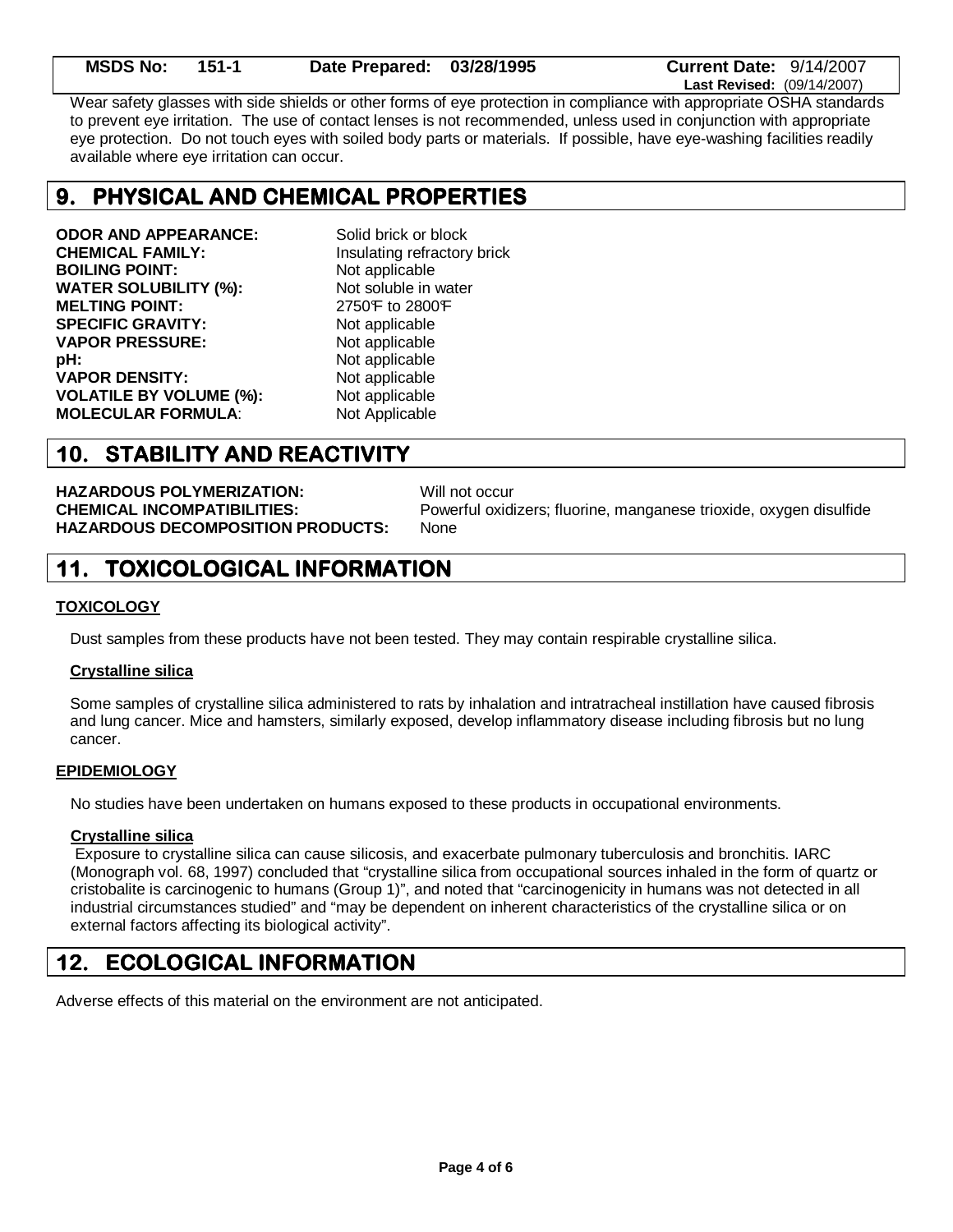# 13. DISPOSAL INFORMATION

## **WASTE MANAGEMENT**

To prevent waste materials becoming airborne during waste storage, transportation and disposal, a covered container or plastic bagging is recommended. Comply with federal, state and local regulations.

### **DISPOSAL**

If discarded in its purchased form, this product would not be a hazardous waste under Federal regulations (40 CFR 261) Any processing, use, alteration or chemical additions to the product, as purchased, may alter the disposal requirements. Under Federal regulations, it is the waste generator's responsibility to properly characterize a waste material, to determine if it is a hazardous waste. Check local, regional, state or provincial regulations to identify all applicable disposal requirements.

# 14. TRANSPORT INFORMATION

### **U.S. DEPARTMENT OF TRANSPORTATION (DOT)**

Hazard Class: Not Regulated **Not Applicable** United Nations (UN) Number: Not Applicable Labels: Not Applicable Not Applicable North America (NA) Number: Not Applicable Placards: Not Applicable Bill of Lading: Placards: Product Name

### **INTERNATIONAL**

Canadian TDG Hazard Class & PIN: Not regulated Not classified as dangerous goods under ADR (road), RID (train) or IMDG (ship).

# **15. REGULATORY INFORMATION**

## **UNITED STATES REGULATIONS**

| <b>SARA Title III:</b> | This product does not contain any substances reportable under Sections 302, 304, 313 (40            |
|------------------------|-----------------------------------------------------------------------------------------------------|
|                        | CFR 372). Sections 311 and 312 apply.                                                               |
| <b>OSHA:</b>           | Comply with Hazard Communication Standards 29 CFR 1910.1200 and 29 CFR 1926.59                      |
|                        | and Respiratory Protection Standards 29 CFR 1910.134 and 29 CFR 1926.103.                           |
| <b>TSCA:</b>           | All substances contained in this product are listed in the TSCA Chemical Inventory                  |
| California:            | "Silica, crystalline (airborne particles of respirable size)" is listed in Proposition 65, The Safe |
|                        | Drinking Water and Toxic Enforcement Act of 1986 as a chemical known to the State of                |
|                        | California to cause cancer.                                                                         |
| <b>Other States:</b>   | Crystalline silica products are not known to be regulated by states other than California;          |
|                        | however, state and local OSHA and EPA regulations may apply to these products. Contact              |
|                        | your local agency if in doubt.                                                                      |

### **INTERNATIONAL REGULATIONS**

| <b>Canadian WHMIS:</b> | Class D-2A Materials Causing Other Toxic Effects                                              |
|------------------------|-----------------------------------------------------------------------------------------------|
| <b>Canadian EPA:</b>   | All substances in this product are listed, as required, on the Domestic Substance List (DSL). |

# 16. OTHER INFORMATION

| <b>SARA TITLE III HAZARD CATEGORIES</b> |     |                           |     |  |
|-----------------------------------------|-----|---------------------------|-----|--|
| <b>Acute Health:</b>                    | No  | <b>Pressure Hazard:</b>   | No  |  |
| <b>Chronic Health:</b>                  | Yes | <b>Reactivity Hazard:</b> | No. |  |
| Fire Hazard:                            | No  |                           |     |  |